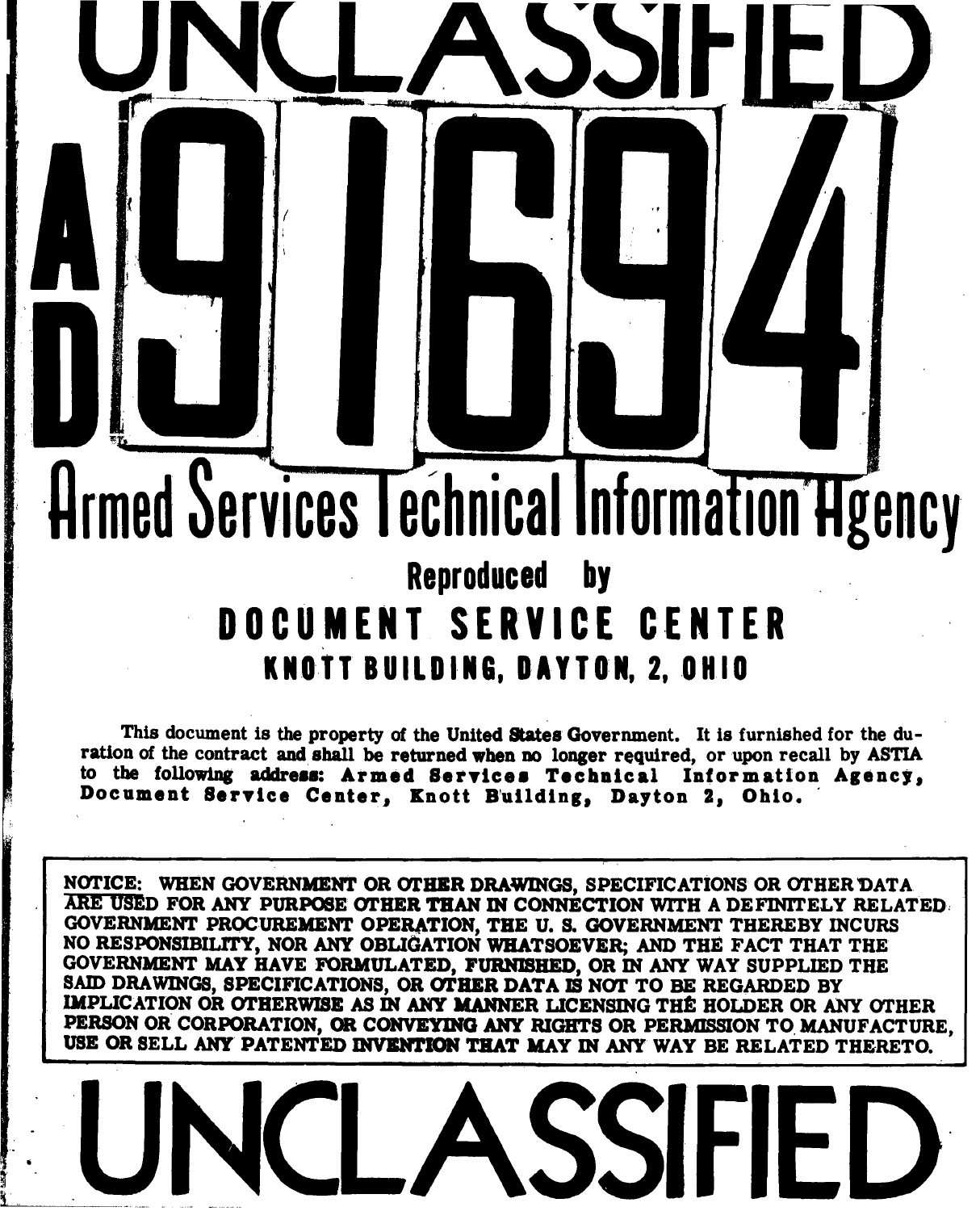12 March *1956*

## **COSMIC** RAY **INTENSIIY** PT HIGH ALTITUDFS

on **February** 23. 1956\*

By

J. *A.* Van Allen and **C. E.** McIlwain

Department of Physics State University of Iowa Iowa City, Iowa

\*Assisted **by** National Science Foundation and **by** joint program of Office of Naval Research and Atomic Energy Commission.

I 4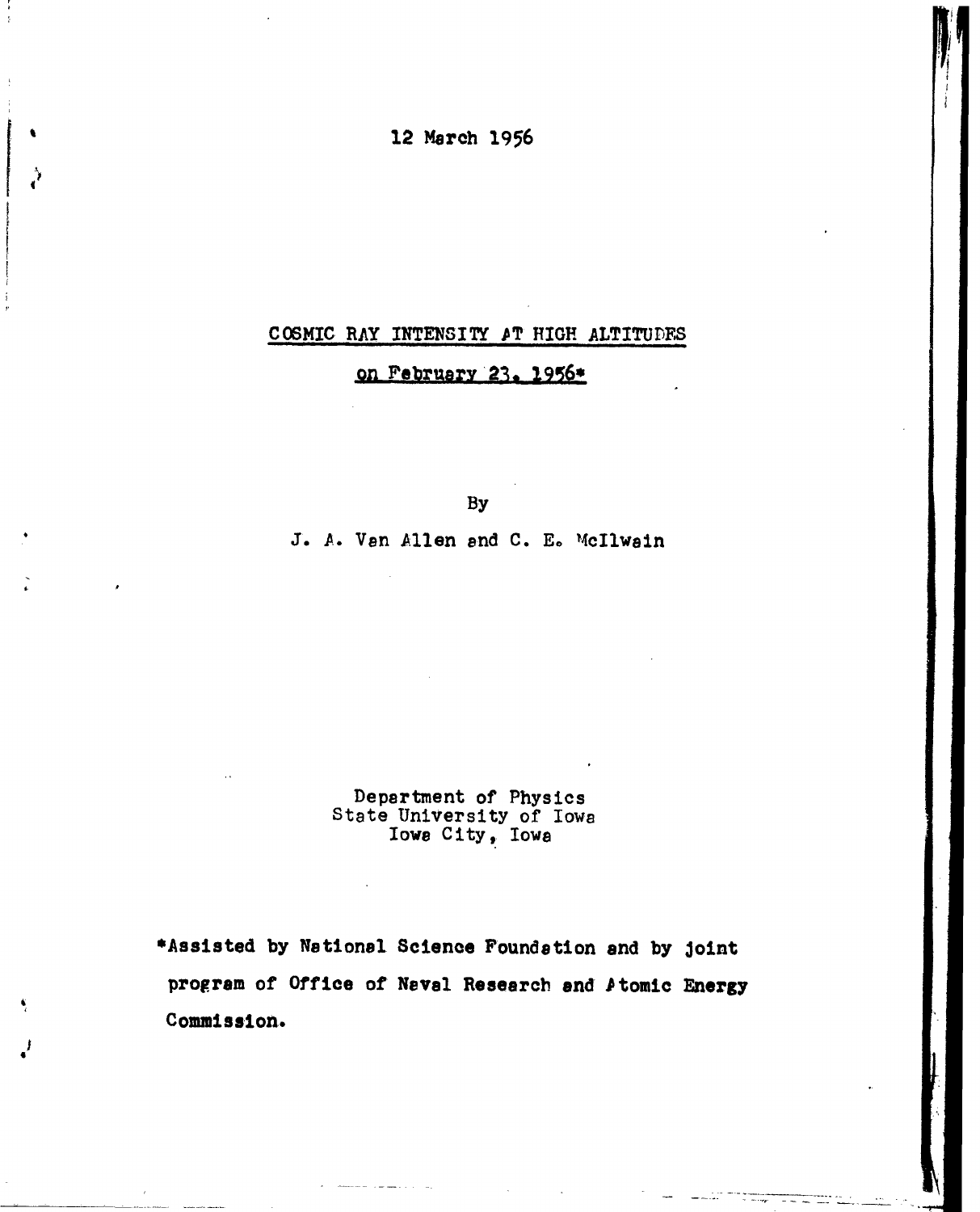A balloon flight of **a** sinple Geiger tube **was** made<sup>1</sup> from Iowa City ( $\lambda = 52$ °N) during the period

**1.** The authors are indebted to Dr. J. A. Simpson for informing us of the fact that **a** prept cosmic ray storm was in progress. The onset of the storm occurred at  $03^h$ <sup>1</sup>,9<sup>m</sup> G.M.T. February 23.

19h3 3m to 21h12m Greenwich Mean Time on February **23, 1956.** The apparatus consisted of **a** single Victoreen IB85 Geiger tube of calibrated effective length and a radio transmitter, **all** housed In a pressure-tight aluminum shell of wall thickness 0.032". Identical apparatus has been flown by this laboratory on previous occasions by means of balloons and rockets. The axis o<sup>f</sup> the tithe was nearly vertical. The geomapnetic latitude of equipment while at the highest altitude was estimated to be 53°N.

The raw counting rate of the Geiger tube during the ascent of the balloon is shown as **a** function of time in Figure 1. The measured effective length of the tube was 6.8 **+** 0.2 cm. and the diametor was 1.90 **+** 0.02 cm. The maximum observed value of the counting rate was 53.0 **+ 0.** counts/second during the period  $20^h$ 55 $m$  to  $21^h$ 08 $m$  G.M.T.

4

2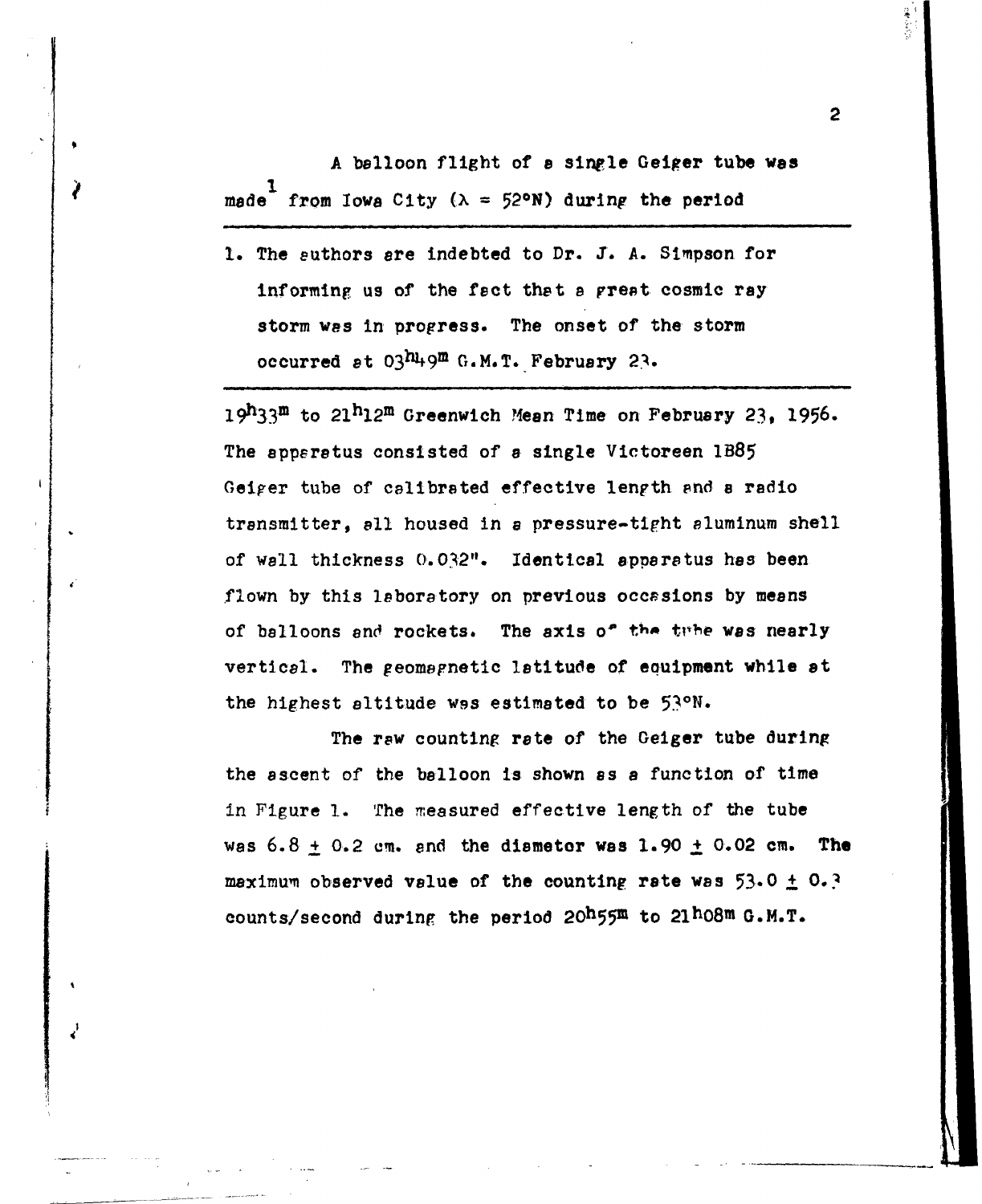Correcting for dead time and intrinsic efficiency  $(\mathbf{\mathsf{C}} = 0.98)$ end dividing by the appropriate geometric factor of the counter<sup>2</sup> we find

2. **E. C. Ray,** M. **S.** Thesis, State University of Iowa (June 1953).

(1) 
$$
\bar{J} = 0.76 \pm 0.03
$$
 (cm<sup>2</sup> sec strength)<sup>-1</sup>

for the angular average value, over the upper hemisphere, of the unidirectional intensity of **r1l** charged particles, the average being taken in the usual manner.<sup>3</sup> An equivalent

**3.** L. H. 'Meredith, **J.** A. Van Allen, end M. B. Gottlieb, Phys. Rev.  $99, 198$  (1955).

statement of the result is

(2)  $J_0 = 4.8 \pm 0.2$  (cm<sup>2</sup> sec)<sup>-1</sup>

where  $J_0$  is the flux through a sphere of unit cross-section.

During the period 1950-1955, this laboratory has made **a** large number of balloon and rocket flights of single Geiger tubes and Geiger tube telescopes at geomagnetic latitudes ranging from **41ON** to **890N. A** summary of pertinent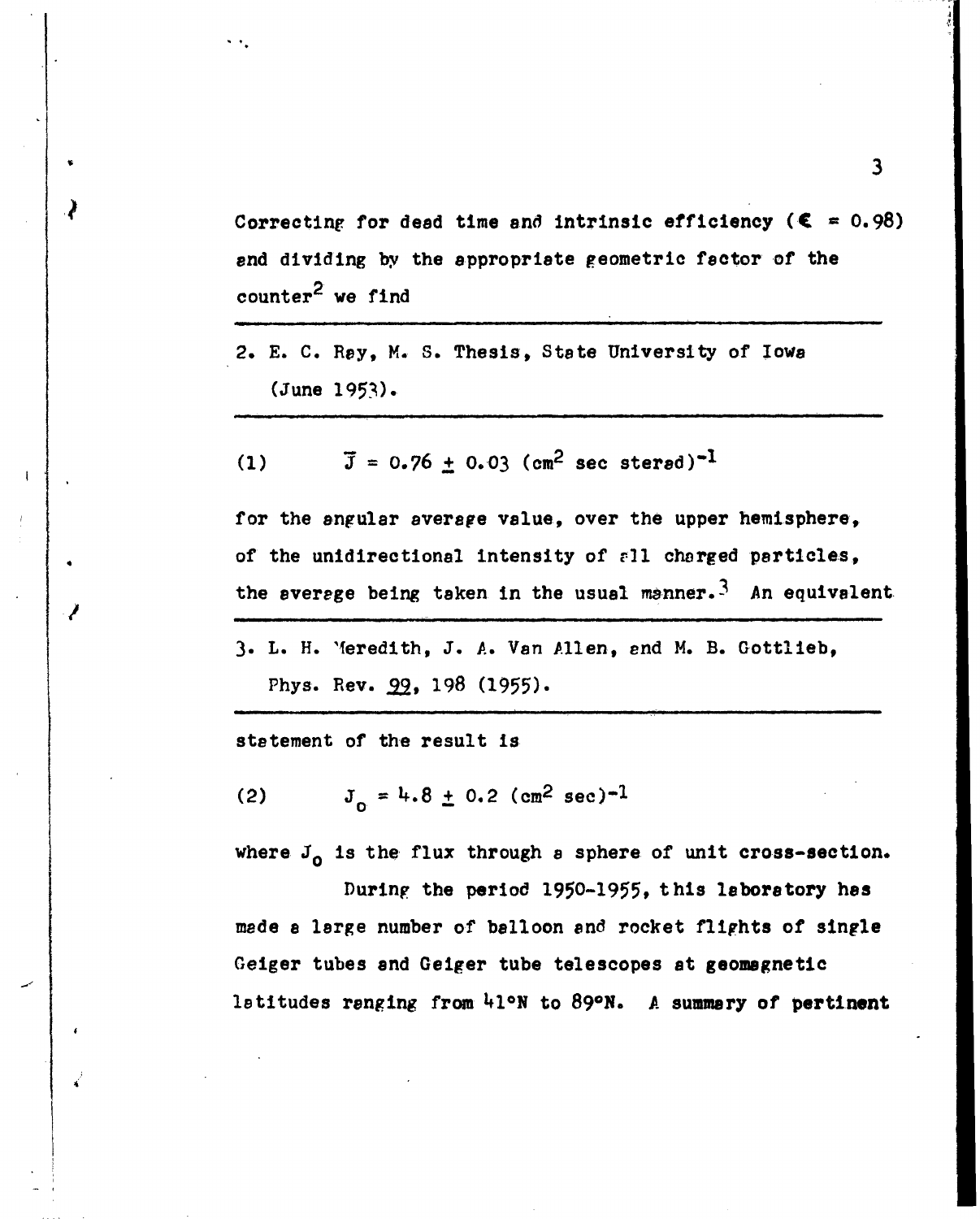**various** on an atmospheric pressure basis assuming/constant rates of ascent in m/sec, an assumption concerning balloon performance which is well grounded in our experience with flights of clusters of rubber belloons of the type used. The results of this process are sbown in Figure **2.**

From this plot it eppeers likely that the actual rate of rise was about 4 m/sec and that the previously quoted intensities **(1)** pnd **(2)** likely refer to the vicinity **of** the Pfotzer-Regener maximum.

We are indebted particularly to Drs. F. B. McDonald and K. **A.** Inderson and to Messrs. **G.** Ludwig and **W.** R. Webber for assistence.

**S . .. .... . ..**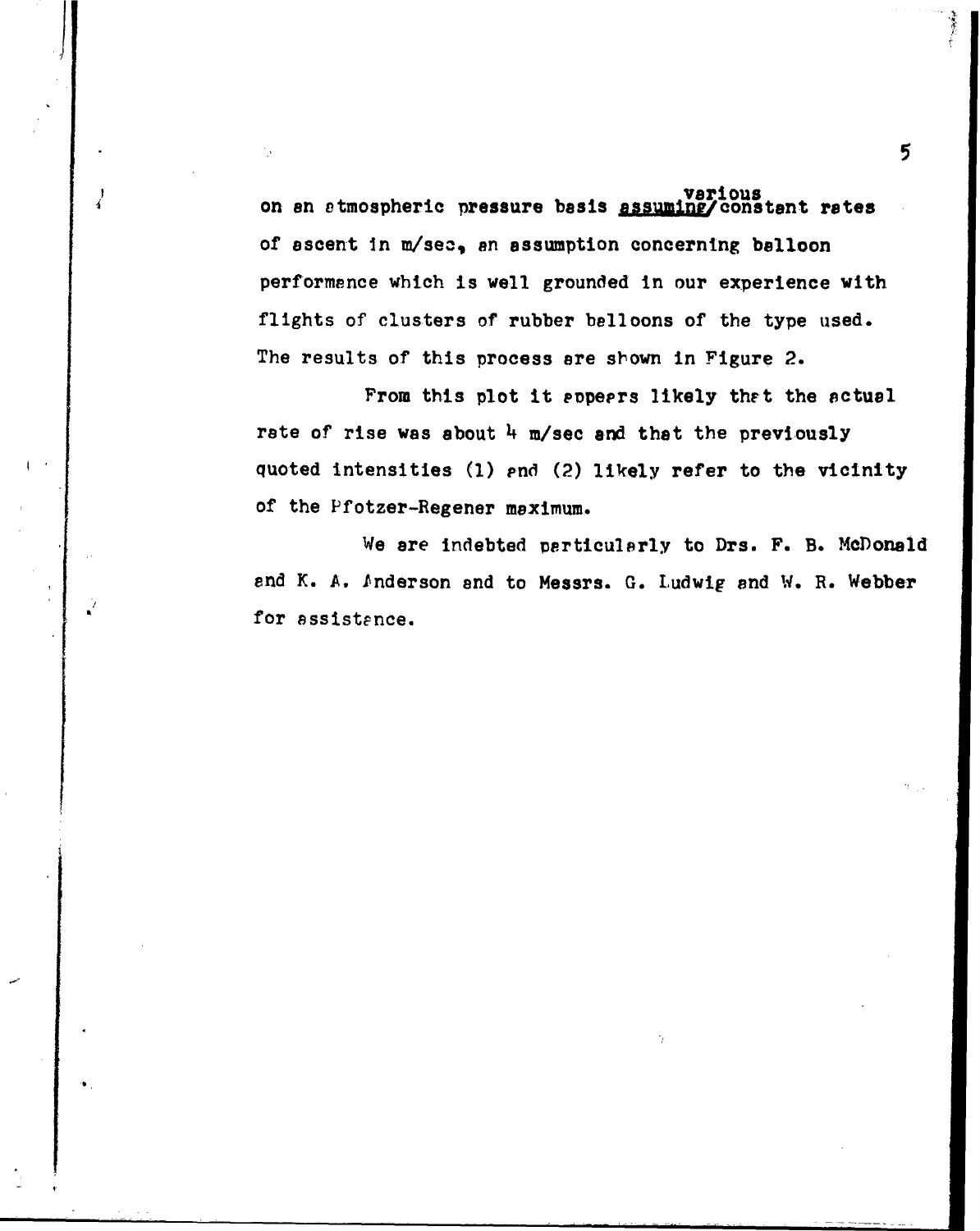## Figure Captions

Figure 1 Observed counting rate of single Geiger tube as a function of time during the ascent of the balloon. Statistical standard errors are shown.

Figure 2 Replots of observed counting rate data of Figure 1 (esseming various constant rates of rise of balloons showing comparison with normal siemation at  $\lambda = 53^{\circ}$  (solid curve).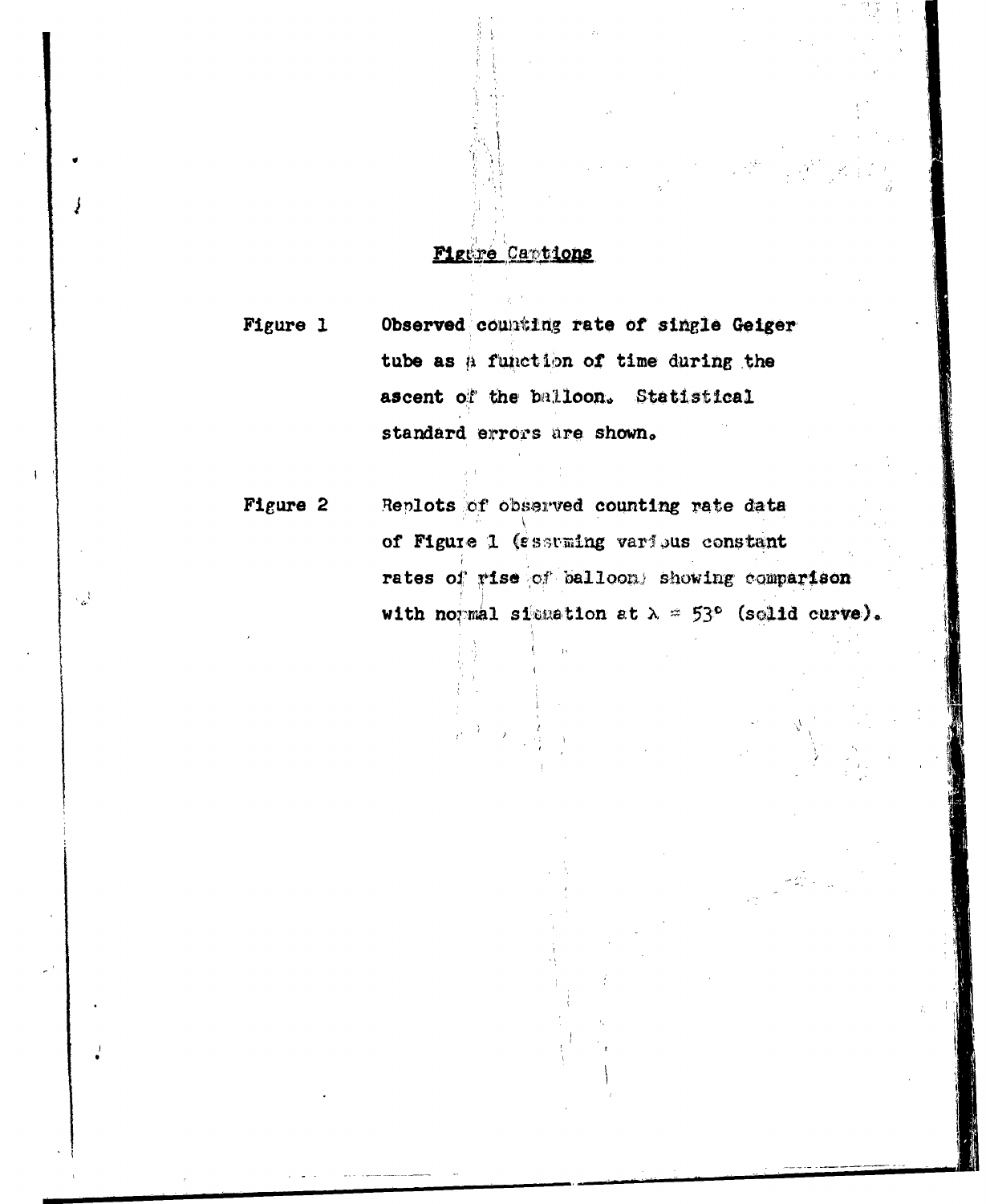SECOND COUNTS PER  $8<sup>o</sup>$  $\frac{4}{5}$  $\mathbf{g}$  $8<sup>o</sup>$ ධි **19<sup>1</sup>30m** GREENWICH MEAN TIME **20<sup>h</sup> 00m** EC.N **20<sup>h</sup> 30<sup>m</sup>** FEB. 23, 1956 **2100m 21<sup>h</sup> 30m**